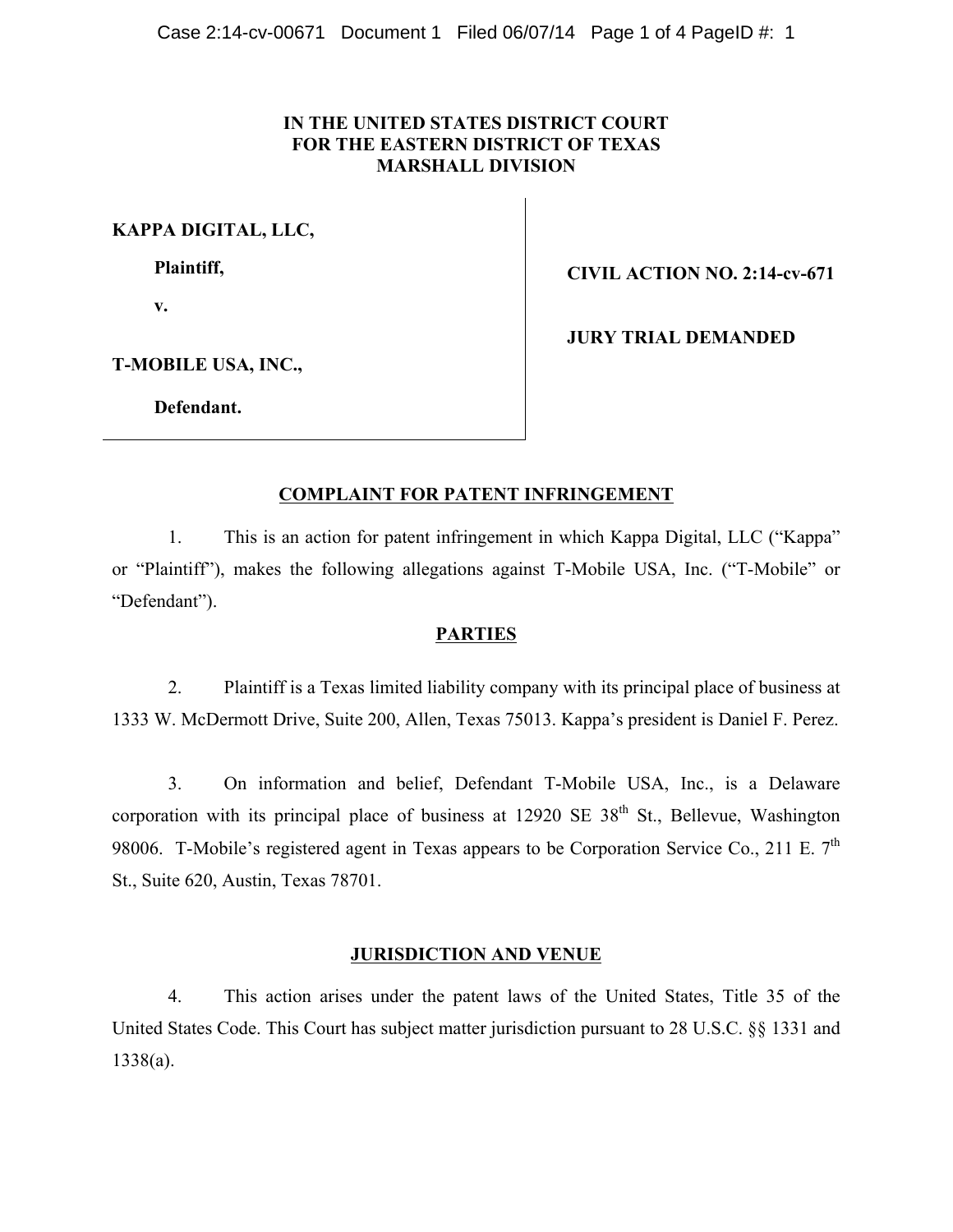#### Case 2:14-cv-00671 Document 1 Filed 06/07/14 Page 2 of 4 PageID #: 2

5. Venue is proper in this district under 28 U.S.C. §§ 1391(c) and 1400(b). On information and belief, Defendant has transacted business in this district, and has committed and/or induced acts of patent infringement in this district.

6. On information and belief, T-Mobile is subject to this Court's specific and general personal jurisdiction pursuant to due process and/or the Texas Long Arm Statute, due at least to its substantial business in this forum, including: (i) at least a portion of the infringements alleged herein; and (ii) regularly doing or soliciting business, engaging in other persistent courses of conduct, and/or deriving substantial revenue from goods and services provided to individuals in Texas and in this Judicial District.

# **COUNT I INFRINGEMENT OF U.S. PATENT NO. 6,349,135**

7. Plaintiff is the owner by assignment of United States Patent No. 6,349,135 ("the '135 Patent") entitled "Method And System For A Wireless Digital Message Service"– including all rights to recover for past and future acts of infringement. The '135 Patent issued on Feb. 19, 2002. A true and correct copy of the '135 Patent is attached as Exhibit A.

8. Upon information and belief, T-Mobile has been and now is directly or through intermediaries is making, made, having made, installing, installed, using, used, importing, imported, providing, provided, supplying, supplied, distributing, distributed, selling, sold, offering and/or offered for sale products, services and/or systems (the "infringing services") that infringe or, when used by their intended users in the manner intended by T-Mobile, infringe(d) one or more claims of the '135 Patent in the State of Texas, in this judicial district, and elsewhere in the United States. Without limiting or waiving Plaintiff's right to later amend or supplement its Complaint, T-Mobile's infringing services are advertised and marketed generally by T-Mobile as their "text messaging" services – provided to personal and business users via a variety of devices and operating platforms. Use of these infringing services, in their intended manner and as designed and/or programmed, appear to infringe one or more claims of the '135 Patent. Furthermore, T-Mobile acts as the service provider to its personal and business users – resulting use of the infringing services by end-users under the influence and control of T-Mobile. T-Mobile thus directly and indirectly infringes, jointly infringes, contributes to and/or induces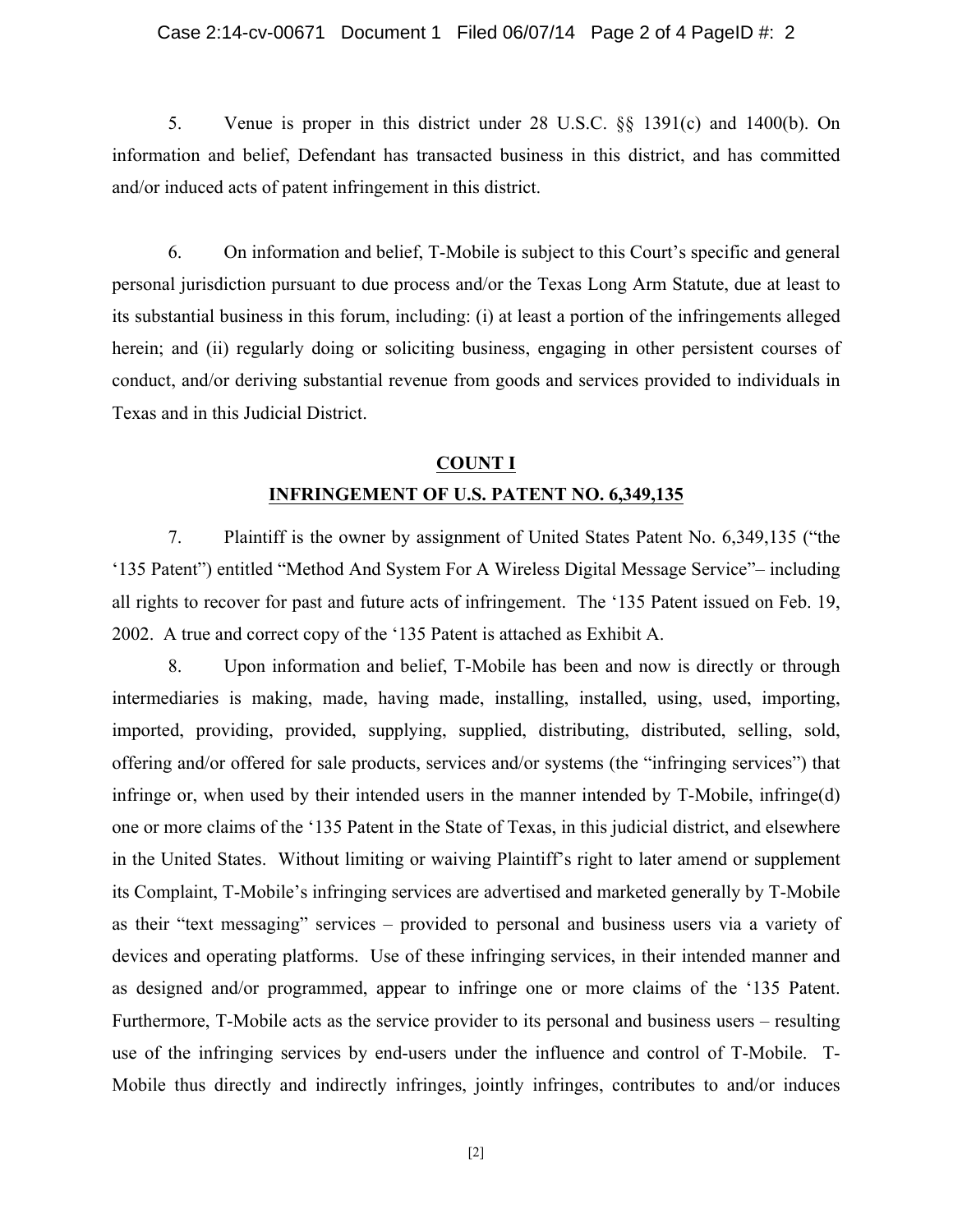infringement of one or more claims of the '135 Patent. Defendant T-Mobile is thus liable for infringement of the '135 Patent pursuant to 35 U.S.C.  $\S 271(a)$ , (b) & (c).

## **PRAYER FOR RELIEF**

WHEREFORE, Plaintiff respectfully requests that this Court enter:

1. A judgment in favor of Plaintiff that Defendant has infringed, directly, jointly, and/or indirectly, by way of inducing and/or contributing to the infringement of the '135 Patent;

2. A permanent injunction enjoining Defendant and its officers, directors, agents, servants, affiliates, employees, divisions, branches, subsidiaries, parents, and all others acting in active concert therewith from infringement, inducing the infringement of, or contributing to the infringement of the '135 Patent;

3. A judgment and order requiring Defendant to pay Plaintiff its damages, costs, expenses, and prejudgment and post-judgment interest for Defendant's infringement of the '135 Patent as provided under 35 U.S.C. § 284;

4. An award to Plaintiff for enhanced damages resulting from the knowing and deliberate nature of Defendant's prohibited conduct with notice made at least as early as the service date of this Complaint, as provided under 35 U.S.C. § 284;

5. A judgment and order finding that this is an exceptional case within the meaning of 35 U.S.C. § 285 and awarding to Plaintiff its reasonable attorneys' fees; and

6. Any and all other relief to which Plaintiff may show itself to be entitled.

# **DEMAND FOR JURY TRIAL**

Plaintiff, under Rule 38 of the Federal Rules of Civil Procedure, requests a trial by jury of any issues so triable by right.